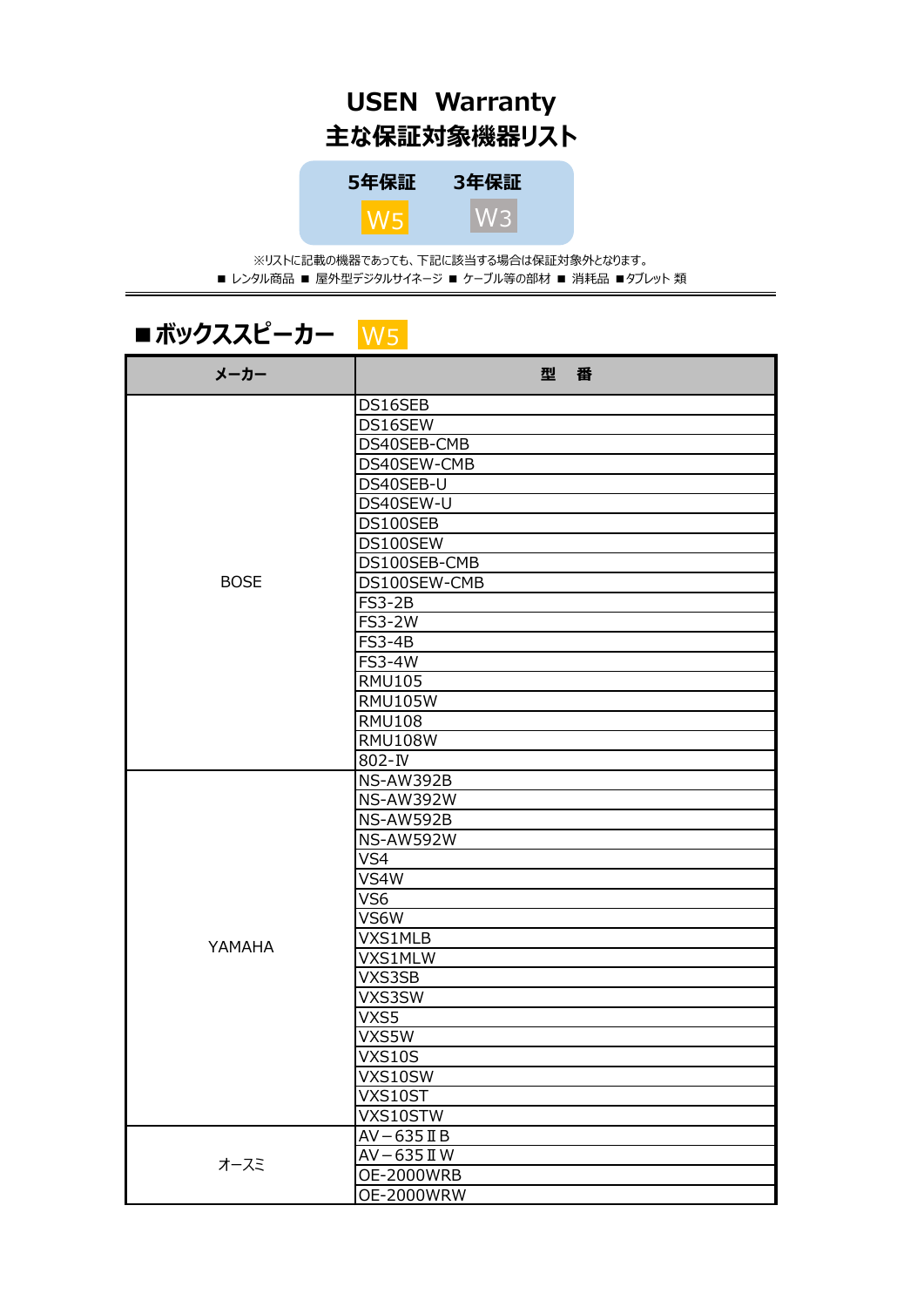| オースミ          | DF-310WRII       |
|---------------|------------------|
|               | DF-310WRTII      |
|               | OE-307           |
|               | OE-H307          |
|               | Control 1 PRO    |
|               | Control 1 PRO-WH |
|               | Control 23-1     |
| <b>JBL</b>    | Control 23-1WH   |
|               | Control 25-1     |
|               | Control 25-1WH   |
|               | 4312M II WX      |
|               | <b>PS-S10B</b>   |
|               | <b>PS-S10W</b>   |
| <b>JVC</b>    | <b>PS-S230B</b>  |
|               | <b>PS-S230W</b>  |
|               | PS-S230BH        |
|               | <b>WS-M10-K</b>  |
| <b>RAMSA</b>  | <b>WS-M10-W</b>  |
|               | WS-M10T-K        |
|               | <b>WS-M10T-W</b> |
|               | $CA-211$         |
| <b>UINPEX</b> | $CT-211$         |
|               | LHA-6T           |
| Honeywell     | L-PWP40A         |
|               | L-PWP40B         |
| <b>ONKYO</b>  | <b>SMS6.3B</b>   |
|               | <b>SMS6.3W</b>   |
| <b>USEN</b>   | <b>UCS-1001B</b> |

#### ■シーリングスピーカー <mark>W5</mark>

| メーカー | 型<br>番              |
|------|---------------------|
|      | CL-H133WR           |
|      | CL-133WR            |
|      | $CL-523$ II B       |
|      | CL-523 II W         |
|      | $CL-258$ II         |
|      | <b>CL-H258 II</b>   |
|      | OE-R160             |
|      | OE-R160/H           |
|      | OE-R160/HAT         |
|      | OE-180 II B         |
| オースミ | OE-180 II W         |
|      | OE-180 II TB        |
|      | <b>OE-180 II TW</b> |
|      | OE-180WRTII         |
|      | OE-180WRII          |
|      | <b>OE-230M</b>      |
|      | <b>OE-230MT</b>     |
|      | OE-230MAT           |
|      | OE-233 II B         |
|      | OE-233 II W         |
|      | OE-233MAT           |
|      | OE-253              |
| オースミ | OE-253AT            |
|      | <b>OE-H253</b>      |
|      | OE-H253AT           |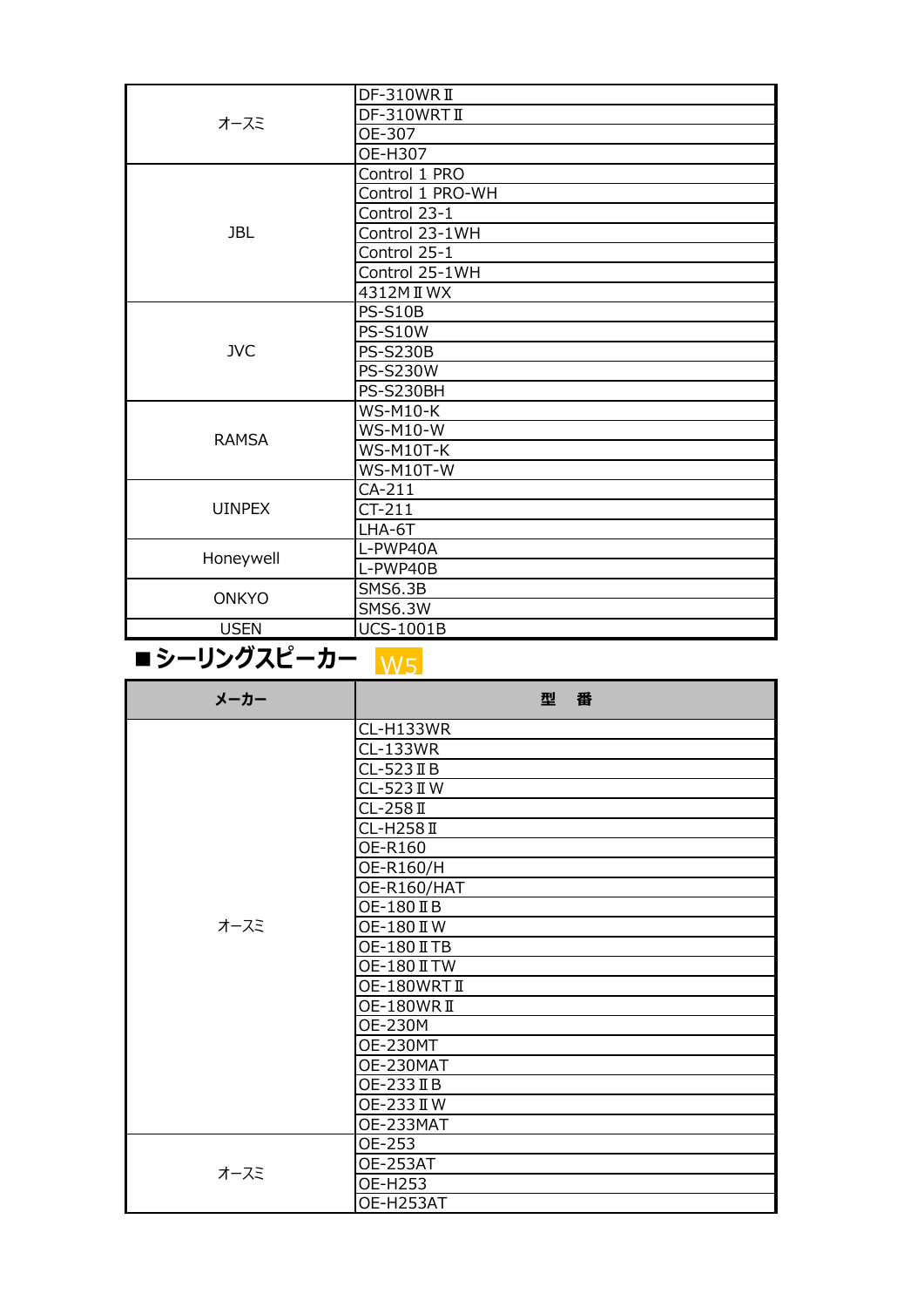|             | $C-6IC$            |
|-------------|--------------------|
|             | Control 14C/T      |
|             | Control 14C/T-BK   |
|             | Control 12C/T      |
|             | Control 12C/T-BK   |
|             | Control 24C Micro  |
| <b>JBL</b>  | Control 24CT Micro |
|             | Control 26C        |
|             | Control 26CT       |
|             | Control 226C/T     |
|             | Control 47LP       |
|             | Control 126W       |
|             | Control 126W/T     |
|             | DS40FB             |
|             | DS40FW             |
|             | DS16FB             |
|             | DS16FW             |
| <b>BOSE</b> | <b>DS-100FB</b>    |
|             | <b>DS-100FW</b>    |
|             | FS3F-4B            |
|             | FS3F-4W            |
|             | ST15               |
|             | VXC3F              |
|             | VXC3FW             |
| YAMAHA      | VXC4W              |
|             | VXC4               |
|             | VXC5F              |
|             | VXC5FW             |
| <b>JVC</b>  | <b>PS-S20B</b>     |
|             | <b>PS-S20W</b>     |
|             | SB-AT66            |
|             | PS-S212            |
| <b>TOA</b>  | PC-3CL             |
|             | PC-2361            |
| Honeywell   | L-PCM06C           |

**■アンプ**

W5

| メーカー        | 番<br>型             |
|-------------|--------------------|
|             | A-260DU            |
|             | A-1706             |
|             | A-1712             |
|             | A-1724             |
|             | P-60D              |
| <b>TOA</b>  | <b>P-60F</b>       |
|             | TA-2030            |
|             | TA-2060            |
|             | TA-2120            |
|             | TA-115             |
|             | TA-130             |
| <b>BOSE</b> | IZA250-LZ          |
|             | IZA190-HZ          |
|             | IZA2120-LZ         |
|             | IZA2120-HZ         |
|             | PM4250             |
|             | Power share PS602P |
|             | ZA250-LZ           |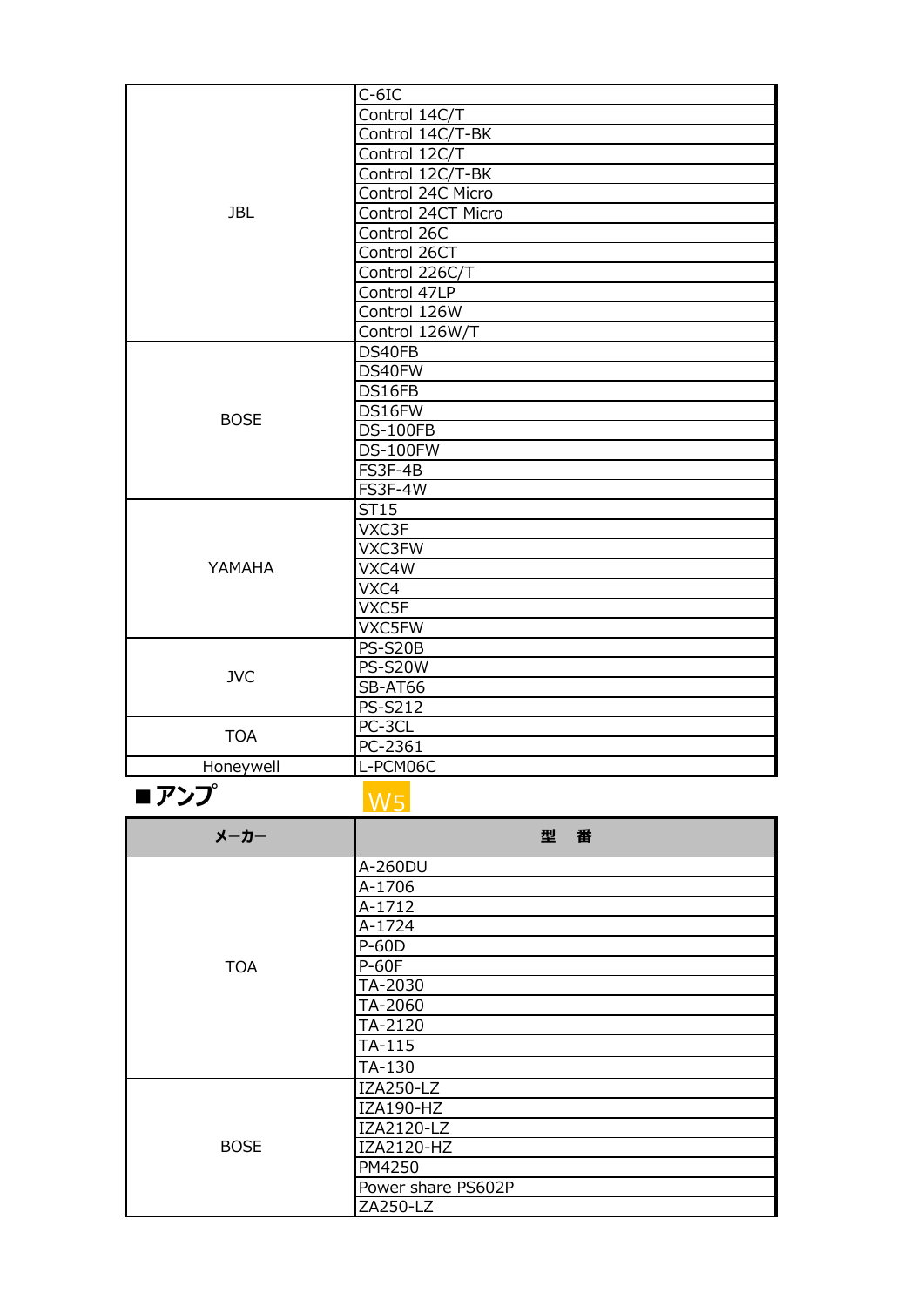| <b>BOSE</b>   | ZA190-HZ            |
|---------------|---------------------|
| <b>JBL</b>    | <b>CSA 140Z</b>     |
|               | <b>CSA 180Z</b>     |
|               | <b>CSA 1120Z</b>    |
|               | CSA-2120            |
|               | <b>CSA 240Z</b>     |
|               | <b>CSA 280Z</b>     |
|               | <b>CSA 2120Z</b>    |
|               | CTS-2120            |
|               | MA2030a             |
|               | MA2120              |
| YAMAHA        | P1000S              |
|               | PA2030a             |
|               | PA2120              |
|               | <b>BX-30</b>        |
|               | <b>BX-30-5AT</b>    |
| <b>UNIPEX</b> | <b>BX-60</b>        |
|               | <b>BX-60-5AT</b>    |
|               | <b>BX-120</b>       |
|               | BX-120-5AT          |
|               | OE-D5               |
|               | <b>OE-M22</b>       |
|               | <b>OE-M15</b>       |
| オースミ          | <b>OE-M75</b>       |
|               | OE-M2020mix         |
|               | OE-S1010            |
|               | <b>OE-303 II MN</b> |
|               | <b>OE-303 II W</b>  |
|               | PA-824              |
|               | PA-806              |
| <b>JVC</b>    | PA-812              |
|               | <b>PS-DA604</b>     |
|               | PS-M30P             |
|               | <b>WA-HA031</b>     |
| パナソニック        | <b>WA-HA061</b>     |
|               | <b>WA-HA121</b>     |
| <b>AMCRON</b> | <b>XLS1002</b>      |
| オーディオテクニカ     | AT-DA05             |
| マランツ          | PM5005              |
| ローランド         | <b>SRA-5050A</b>    |

#### **■PA機器**

# W5

| メーカー        | 番<br>型                                  |
|-------------|-----------------------------------------|
| <b>BOSE</b> | F1 Model 812 Flexible Array Loudspeaker |
|             | F1 Subwoofer                            |
|             | L1Compact System                        |
| JBL.        | <b>EON ONE</b>                          |
|             | <b>EON208P</b>                          |
|             | <b>EON610</b>                           |
| エレクトロホ イス   | SX300                                   |
| QCS         | GX3                                     |
| YAMAHA      | CBR10                                   |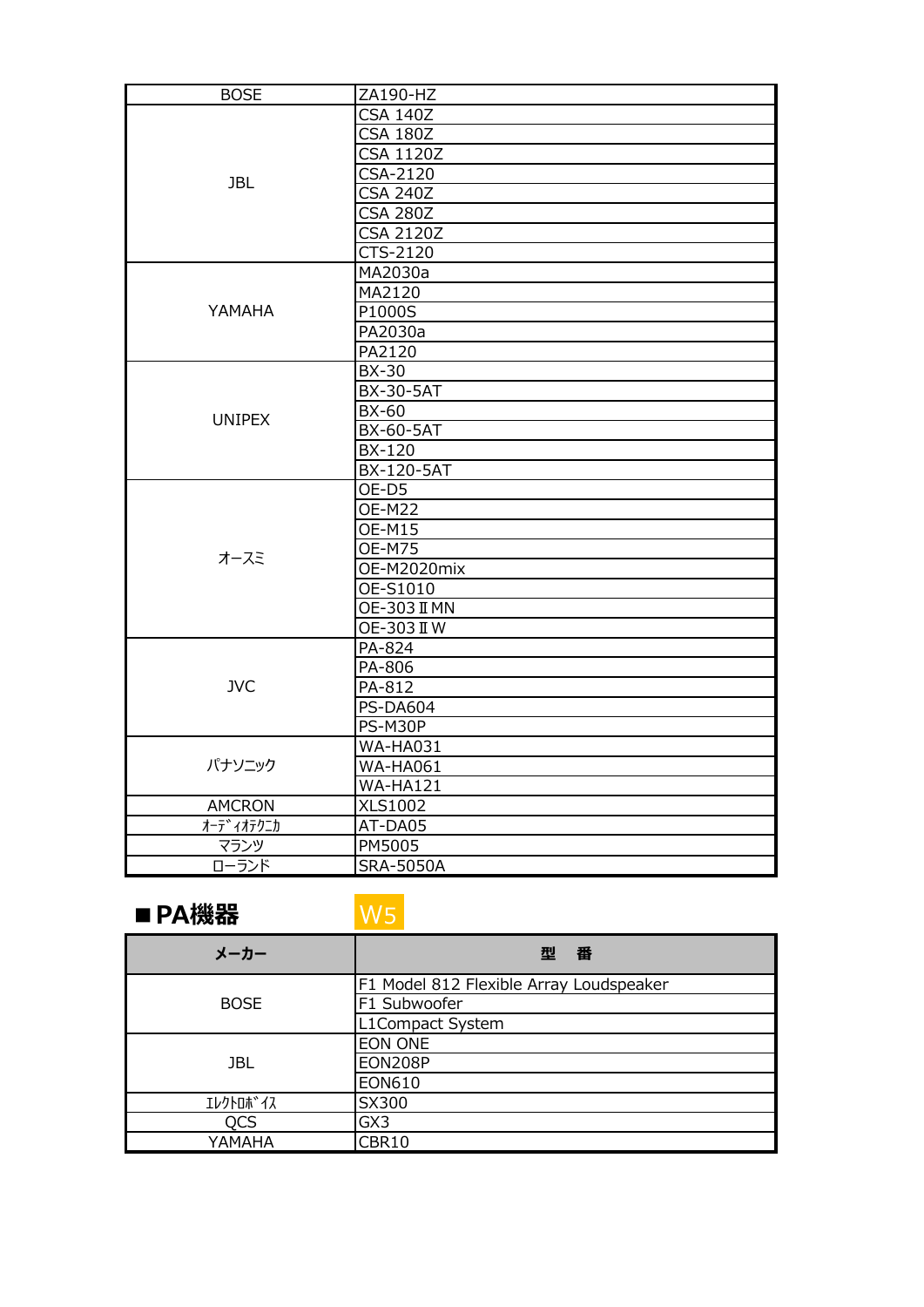| ■ カメラシステム | $\mathsf{W3} \mathsf{I}$ |
|-----------|--------------------------|
|           |                          |

| メーカー           | 型<br>番                   |
|----------------|--------------------------|
|                | MV-02                    |
|                | NS-AH502IC(B)            |
| <b>NSK</b>     | <b>NS-AH502IC(I)</b>     |
|                | NS-AH822IRC              |
|                | NS-6043AHR2(2TB)         |
|                | KKC-DA844PK              |
| <b>K-GUARD</b> | KKC-WA843FPK             |
|                | KKR-HD881                |
|                | <b>CCU-204</b>           |
| Daiwa          | DVR-ME04AT               |
|                | <b>SE-8342AH</b>         |
|                | IR-442H                  |
|                | M-3045-V                 |
| <b>AXIS</b>    | M-5054                   |
|                | M1065-L                  |
|                | $T-8120$                 |
|                | VB-S30VE                 |
|                | VB-S30D MkII             |
| <b>CANON</b>   | VB-S805D Mk II           |
|                | VB-S905F Mk II           |
|                | DVR-364AHD               |
| Mother tool    | MTD-W308AHD              |
|                | MTW-3514AHD              |
|                | IPC-05Pro                |
| ソリッド           | IPC-16FHD                |
|                | PoE-12VII                |
|                | IP-5002D-i7⇒IP-5002D-i75 |
|                | IPN-4104P4-H-2T          |
| <b>NSK</b>     | IPS-3106-4P-60           |
|                | IR-8002B-i7⇒IR-8002B-i75 |
| <b>NETGEAR</b> | <b>GS108PE</b>           |

#### ■**プロジェクター** W3

| メーカー         | 型<br>番          |
|--------------|-----------------|
| <b>EPSON</b> | EB-W41          |
|              | <b>EB-535W</b>  |
| 東芝           | <b>DBR-W507</b> |

## **■サイネージ**

W3

| メーカー | 番<br>型         |
|------|----------------|
| シャープ | <b>PN-Y326</b> |
|      | PN-W435A       |
| 三菱   | DSM-32L7X      |
|      | DSM-40L8       |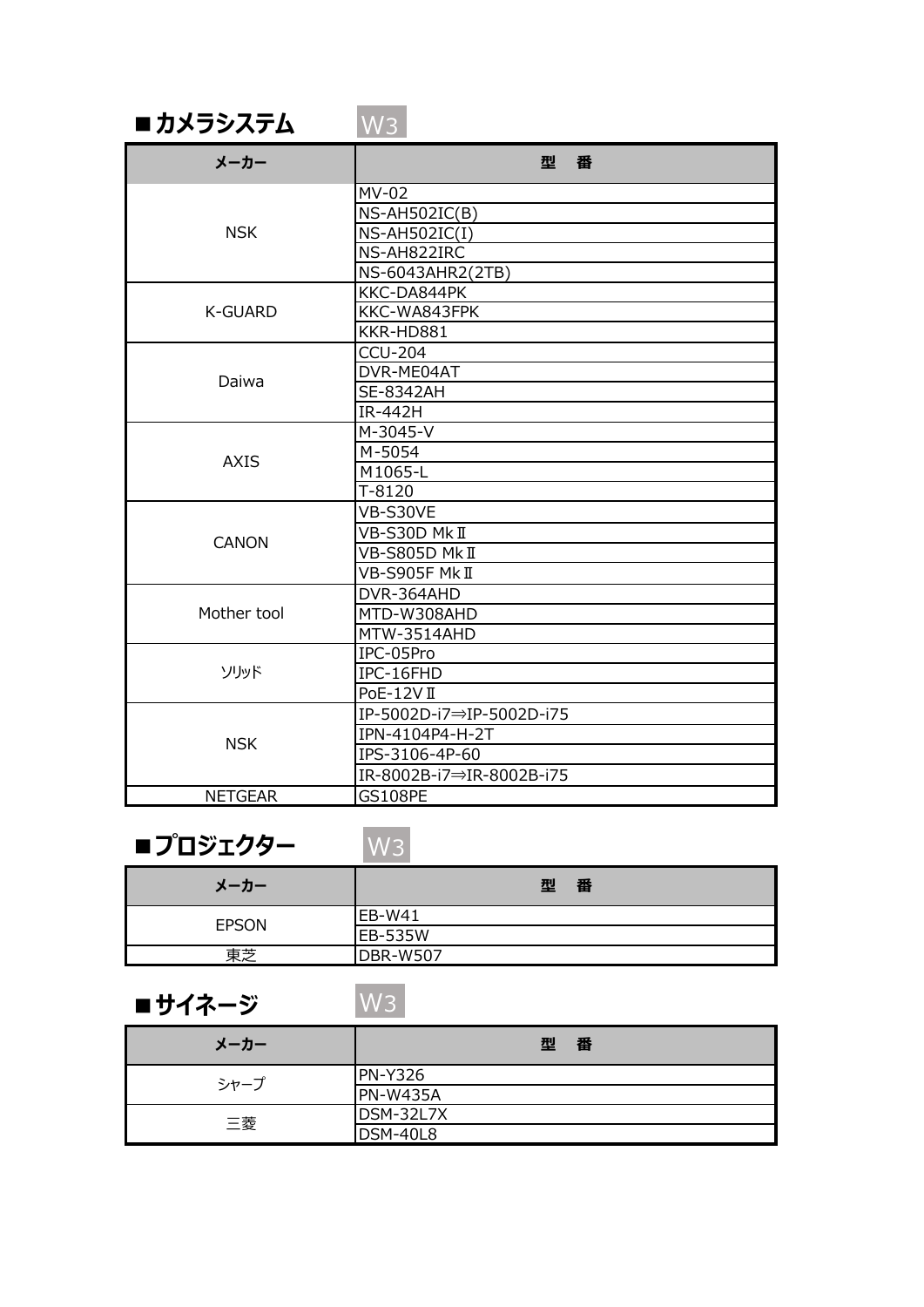■ マイク・アクセサリー W3

| メーカー                | 型<br>番                |
|---------------------|-----------------------|
|                     | AC150JA               |
|                     | AW150JA               |
|                     | <b>CG150JA</b>        |
|                     | CM-200                |
|                     | R2000                 |
|                     | LB150JA               |
|                     | MP150JA               |
|                     | <b>MP151JA</b>        |
|                     | P1500U                |
| <b>USEN</b>         | SC-200                |
|                     | UVC-3H(埋込型)           |
|                     | UVC-3H(露出型)           |
|                     | UVC-3L (埋込型)          |
|                     | UVC-3L (露出型)          |
|                     | UVC-3HW (露出型のみ)       |
|                     | UVC-3LW (露出型のみ)       |
|                     | $\overline{W}$ C-100T |
|                     | <b>WC-100R</b>        |
|                     | <b>WC-500T</b>        |
|                     | ATW-T63               |
|                     | AT-HM700 1.0          |
|                     | AT-HM700 1.4          |
| オーテ゛ィオテクニカ          | ATW-T700BP            |
|                     | ATW-R76               |
|                     | <b>BC701</b>          |
|                     | <b>WM-P970</b>        |
|                     | WT-902-B              |
| <b>JVC</b>          | <b>WT-Q840</b>        |
|                     | WT-C63                |
|                     | WT-UD93               |
|                     | PM-120                |
|                     | PM660                 |
| <b>TOA</b>          | <b>PM660D</b>         |
|                     |                       |
|                     | <b>ST-65A</b>         |
|                     | <b>ST-66A</b>         |
|                     | WMS470PRESENTER SET   |
| <b>AKG</b>          | WMS470VOCAL SET       |
|                     | <b>CU400</b>          |
| <b>JVC</b>          | PE-W51SB-M            |
|                     | <b>WM-P970</b>        |
| ユニペックス              | WA-872                |
|                     | WM-8030A              |
| <b>JOYSOUND×UGA</b> | WT-6200               |
|                     | WM-620                |
| マスプロ                | <b>VSW41</b>          |
|                     | VSP4                  |
| <b>CSR</b>          | B1500                 |
|                     | <b>CAW 1500U</b>      |
| オースミ                | OE-45AT               |
|                     | OE-MIX9CH             |
| <b>SHURE</b>        | <b>SM-58SE</b>        |
|                     | <b>BLX24/SM58</b>     |